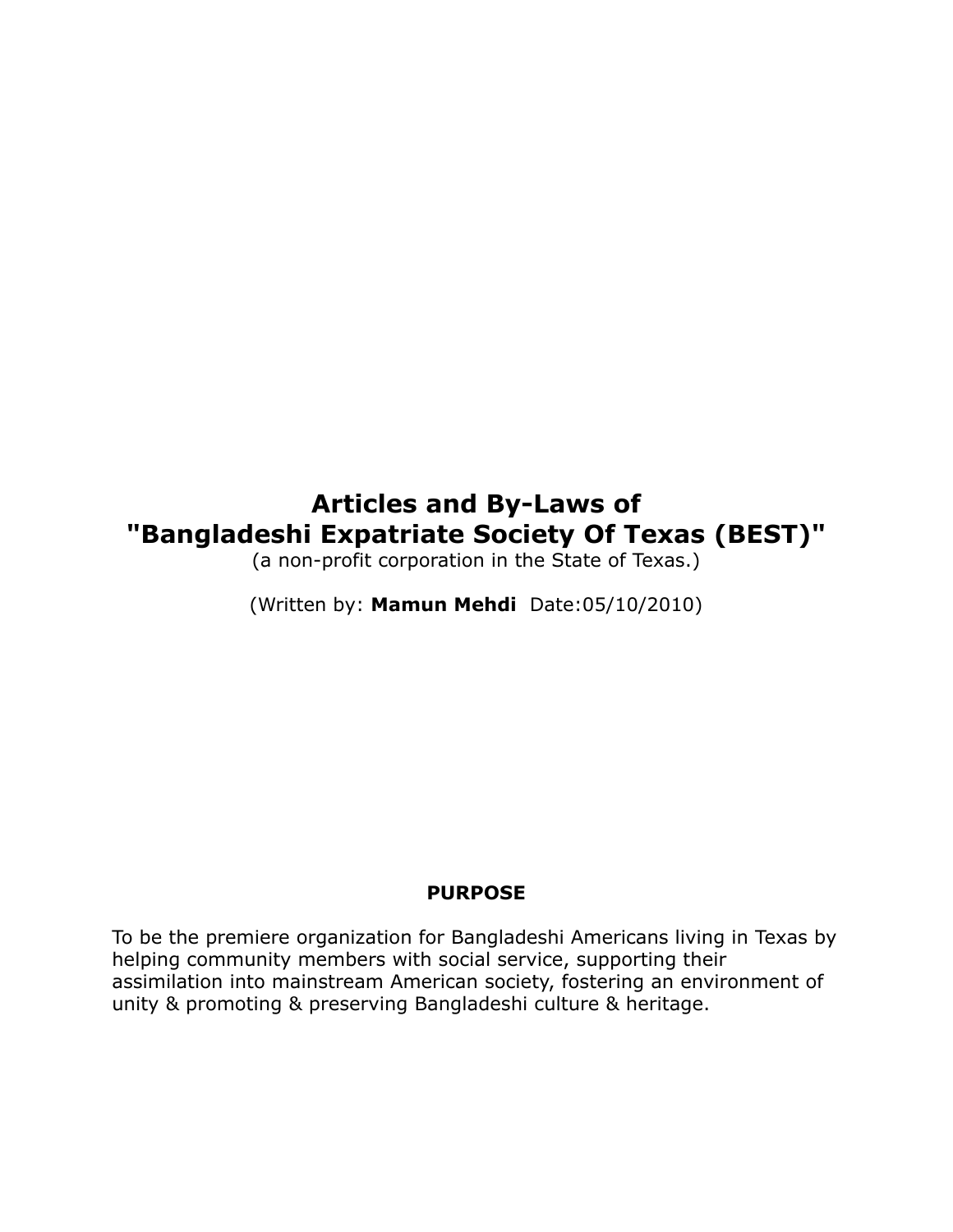### **Articles(1)**

### **NAME, VIEWS, DEFINITIONS AND GOALS**

- Section 1 Name: The name of the organization shall be "Bangladeshi Expatriate Society of Texas (BEST), herein referred to as the Society.
- Section 2 Views : The Society will be a non-profit as well as a nonpolitical organization.
- Section 3 Definition: Texas the areas as defined by the State of Texas.
- Section 4 Goals: The goals of the Association shall include, but not limited to, the following:
	- (A) Strengthen and perpetuate the Bangladeshi culture, tradition, heritage and language.
	- (B) Fostering an environment of unity
	- (C ) Support and help fellow members in their effort to assimilate with the mainstream American society while preserving their own heritage.
	- (D) Promote social, cultural and recreational activities.
	- (E) Conduct charitable welfare's as needed and deemed appropriate by the Executive Committee.
	- (F) Serve as a platform for exchange of information and views on matters of interest to its members.
	- (G) Represent members to any local, state or federal authority, when appropriate.
- Section 5 Address: The registered office address of the Society is

8224 Ithaca Dr. Arlington Tx 76002. Tell: 817 300 7407 Email: BestDfwUSA@gmail.com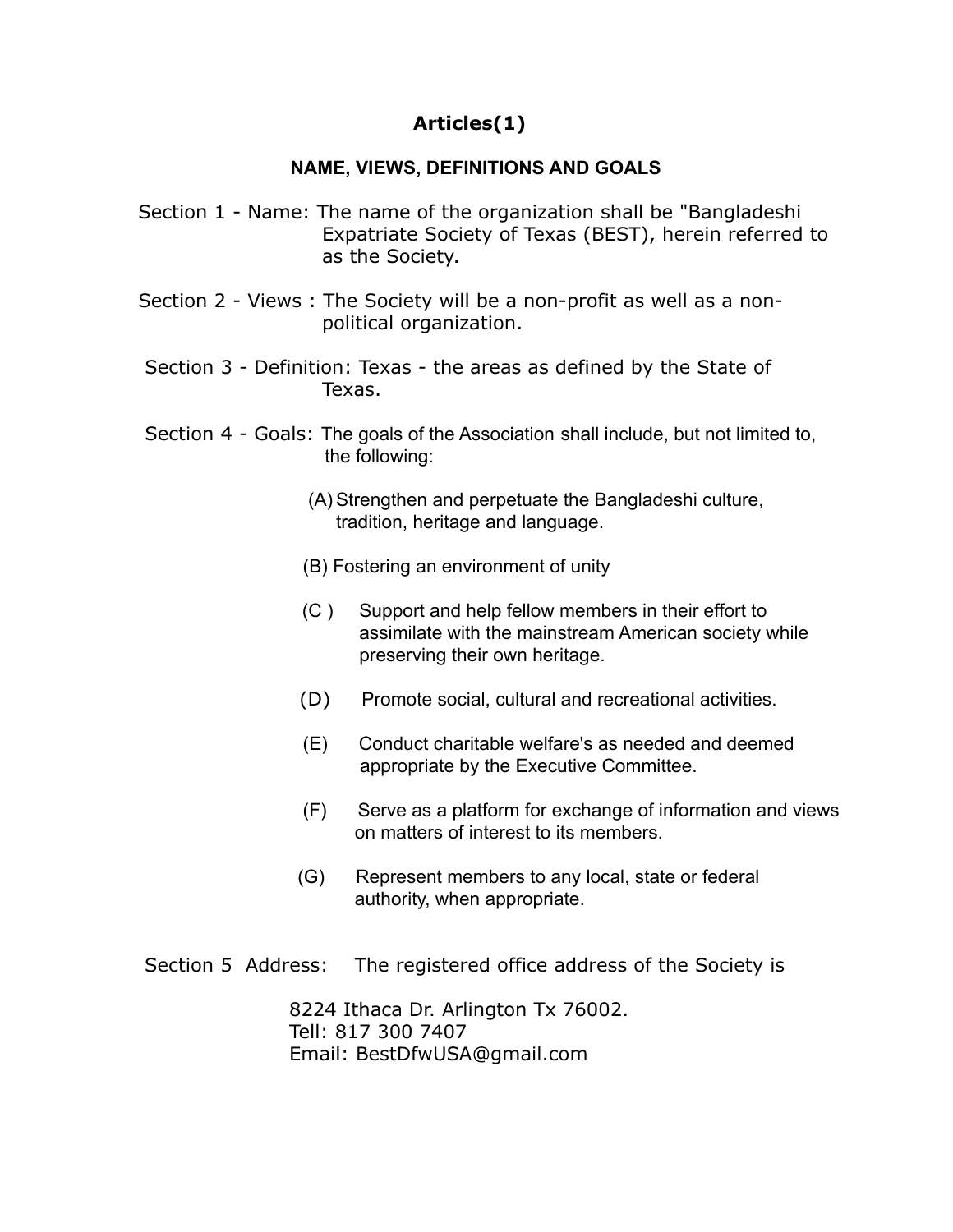## **Article (2)**

#### **MEMBERSHIP TYPES, REQUIREMENTS, FEES, RIGHTS AND PRIVILEGES**

Section 1 - Membership:

 Membership will be open to all who fulfills the requirements of the Society as outlined in Article 2 Section 3.

Section 2 - Categories:

 There will be primarily two types of memberships – Regular and Honorary.

- A. Regular Membership will have the following Categories:
	- (1) Student
	- (2) Single Adult
	- (3) Family
	- (4) Lifetime Single
	- (5) Lifetime Family
- B. Honorary membership will have the following Categories:
	- (1) Individual
	- (2) Organization

#### Section 3 - Membership Requirements

- A. Regular Membership: Regular membership will be open to all who fulfills the following requirements:
	- 1. A person shall be a Texas resident of age 18 years or older.
	- 2. A person shall apply for membership using an approved Membership form.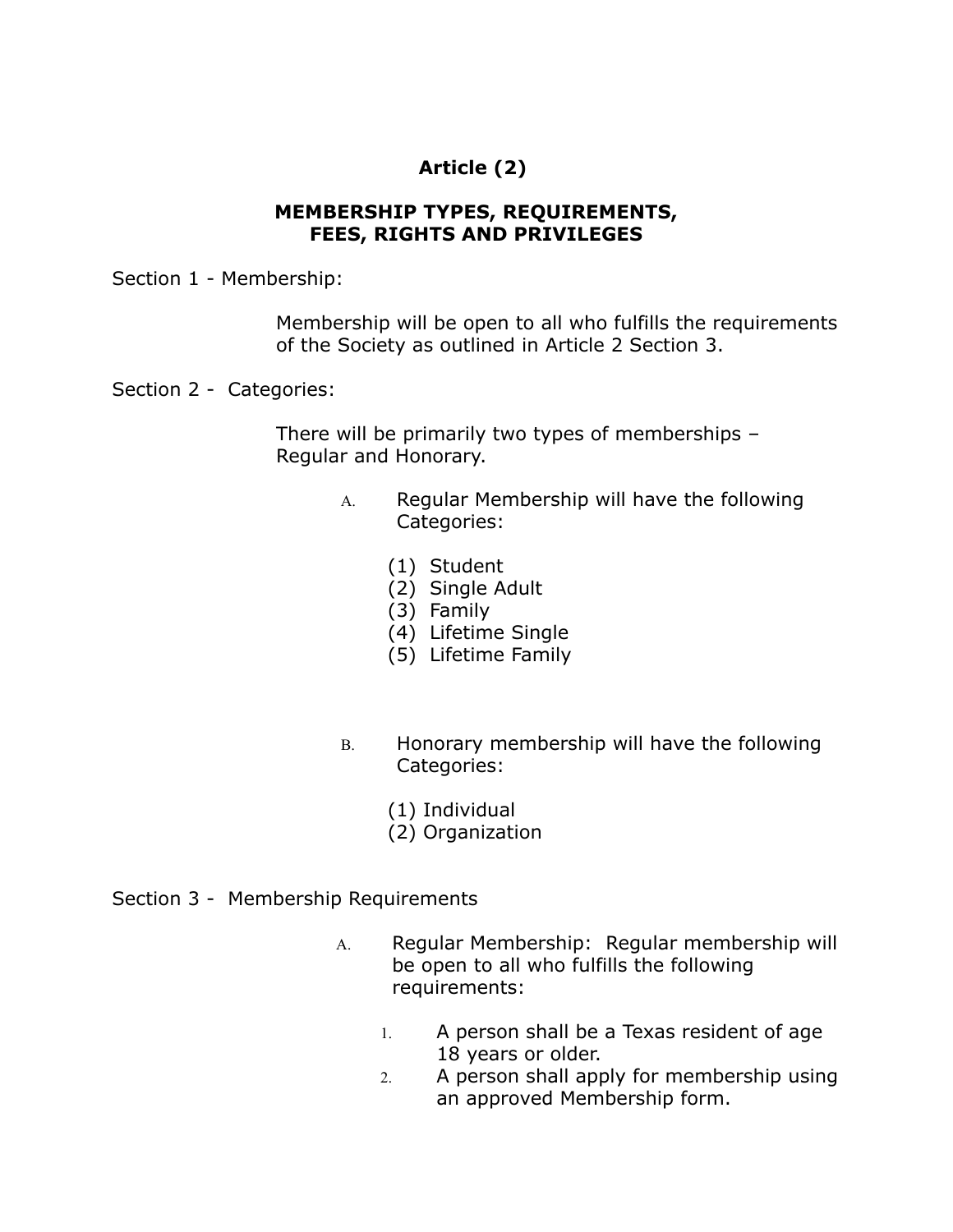- 3. Acceptance of membership has to be approved by a simple majority of the Executive committee Members. If rejected, the applicant shall be provided with written reasons with documented proof, if any. As long as the applicant follows the procedures as outlined for membership, no one can be denied membership unless the applicant is a convicted felon.
- 4. Shall pay the prescribed membership fee and renewal fee, if any, as determined every year for regular members by the Executive committee.
- B. Honorary Membership: A person or an organization who is deemed to have provided distinguished service or significant support to the Society, or is expected to provide such service or support in the future.
	- 1. Honorary membership may be awarded by the Executive Committee
	- 2. Membership becomes official after being approved by a simple majority of Regular members.
	- 3. Membership will be valid for two years unless renewed as in Article 2 Section 3(B).

Section 4 - Membership Fees:

Membership Fees, if any, will be determined by the Executive Committee and approved at a general meeting of the regular members.

- A. Membership fee, if any, will be due by December 31st for the following year.
- B. For new members, Membership fees may be prorated.
- C. For renewals, membership fee shall be due in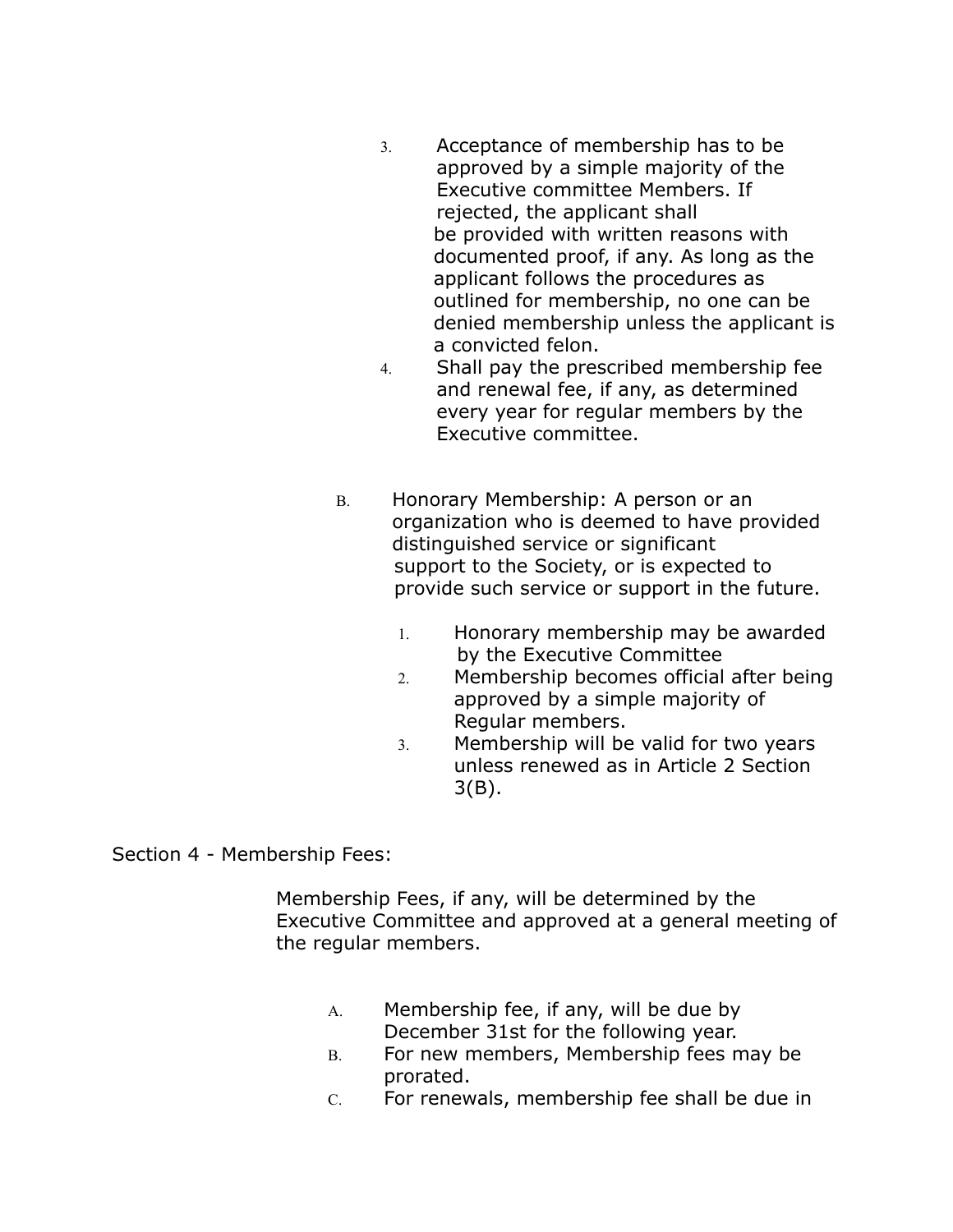full, unless waived by the Executive Committee.

(D) Membership fee shall be non-refundable.

#### Section 5 - Membership Privileges:

- A. Members shall have voting rights in the affairs of the Society, including the election of the Executive Committee. This voting right also extends in other areas as mentioned in these articles of the Society.
- B. Except for the very first year the society is formed, regular members shall attain voting rights only after the first full year of membership. Membership date is counted from the day the application for Membership has been submitted regardless of when the application was approved. A simple majority of the Executive Committee may waive this voting privilege restriction.
- C. Membership tenure is lost if membership fee is six months past due. Unless all past due fees are paid in full, an ex-member will start a new one if wishes to be a member again. Voting rights of the ex-member who signed up again without paying past dues will have to wait one full year before eligible to vote as outlined in Article 2 Section 5 Clause (B).
- D. The regular members of the Society can expel any or all members of the Executive Committee provided more than 67% percent of the members sign a petition to do so. As soon as the Executive Committee members are notified by registered mail with the documented proof of the regular members' intention to dissolve them, the Executive Committee will in essence be considered dissolved. Any and all bank accounts, website accounts, all papers related to the society and all properties of the Society must be handed over to the designated person within twenty four hours of such receipt. It will be the responsibility of the President and the Treasurer to meet with the designated person as identified in the petition by the Regular members and handover all properties of the Society.
- E. If thirty three percent of the members of the organization ask the Executive Committee to put an issue for voting, the Executive Committee shall arrange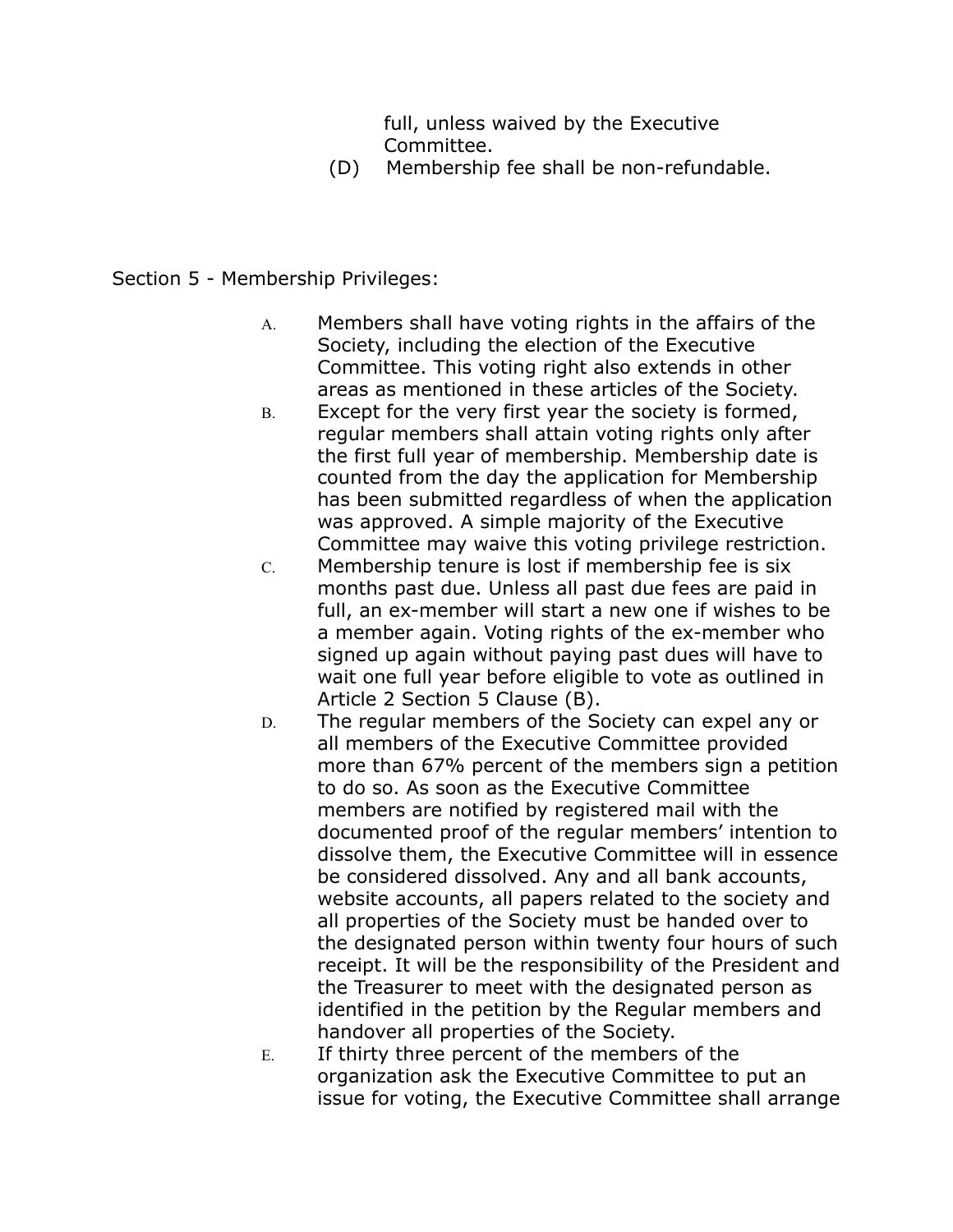for the issue to be taken up in the next general meeting, or at an urgent general meeting if the Executive Committee desires.

- F. Members can override and even expel any and all members of the Executive Committee as prescribed in these articles at any time with at least sixty seven percent of the regular members' documented vote. Executive member(s) can also be expelled by a simple majority of the members in attendance during a general meeting.
- G. Members shall receive a copy of the Articles and Bylaws of the Society and the Secretary will keep documented proof of providing such receipt.
- H. A member may withdraw his/her membership by a written notice or email on record to the Executive committee.
- I. A member may be terminated, censored, suspended or expelled from the Society, for participation or involvement in any documented activity detrimental to the interest of the society, by a simple majority of the Executive Committee member's vote, provided this measure is approved by the simple majority of the regular members within the next ninety days.

### **Articles(3) FINANCE**

Section 1 - FISCAL YEAR: Fiscal year shall be from January 1st to December 31st.

Section 2 – FINANCIAL STATEMENT: The Executive Committee shall update the financial statement of the Society at the end of every quarter. Quarter ending financial statements shall be ready by no later than after the  $25<sup>th</sup>$  day of the ending of the quarter.

Section 3 – The Executive Committee shall provide a copy of the latest quarterly financial statements to all members on record either via email or postal mail. Documented proof of mailing must be maintained for at least three years.

Section 4 – Bank Accounts:

A. All checks shall be signed by any of the two officers who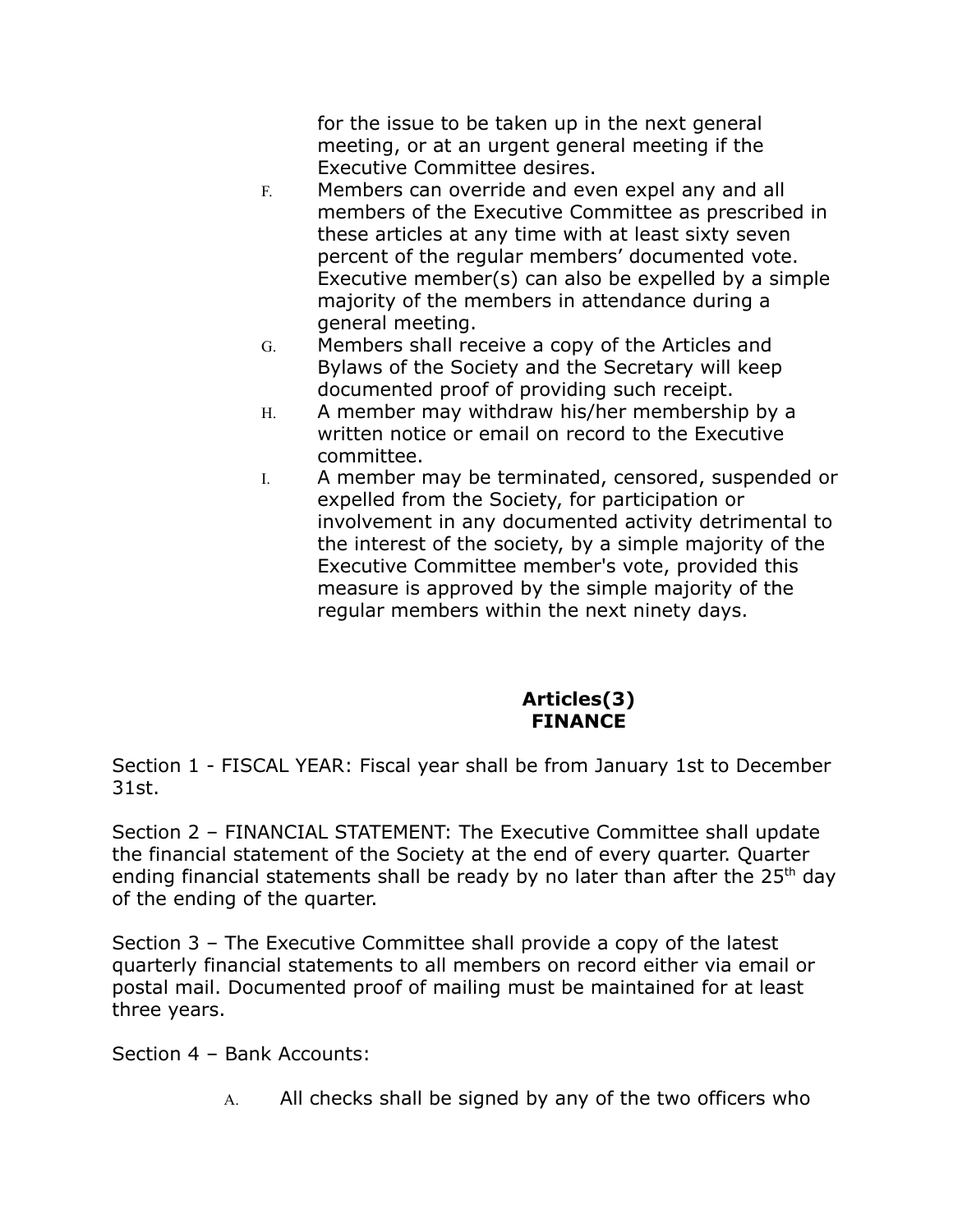are either the President, the Treasurer or the Secretary.

B. By a simple majority, members of the Executive Committee can take away the check signing authority from either the President and/or the Treasurer, and/or the Secretary, or any combination thereof, and can reassign this authority to any of the Executive Committee member(s).

#### **Articles(4) EXECUTIVE COMMITTEE:**

Section 1 - Executive Committee Structure:

The Executive committee of the Society shall have the following elected positions:

- 1. President:
- 2. Vice President:
- 3. General Secretary:
- 4. Asst.General secretary:
- 5. Finance Secretary:
- 6. Cultural Secretary:
- 7. Organizing Secretary:
- 8. Social Welfare Secretary:
- 9. Executive member:

Section 2 – Responsibilities of the Executive Committee

A. The Executive committee shall be the chief policy making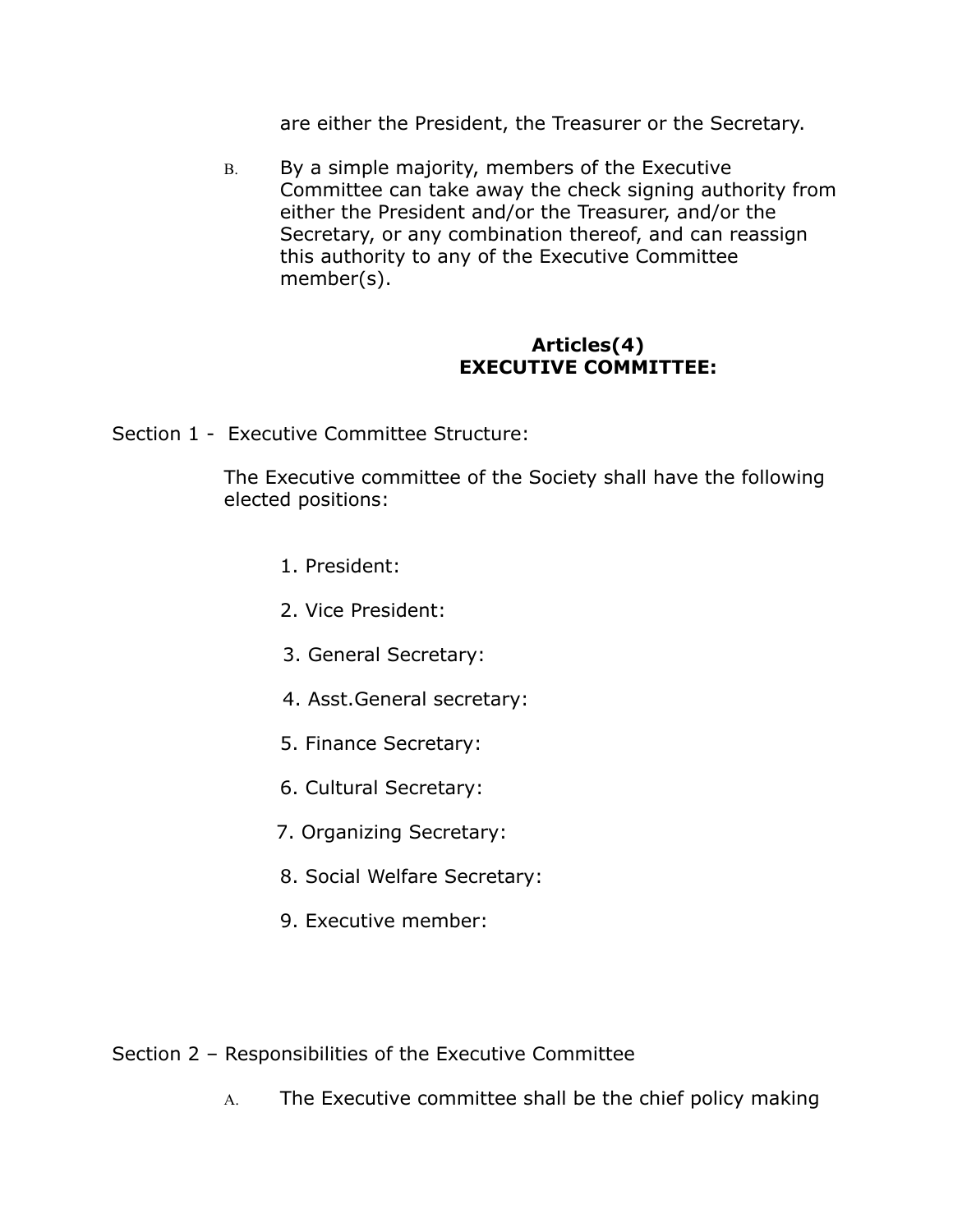body of the society.

- B. The executive committee shall approve annual budget
- C. The Executive Committee shall draw up annual plans and activities of the Society.
- D. The Executive Committee shall publish the state of finance or quarterly finance report of the Society as stipulated in Article 4 Section 2, distribute it electronically among the members on record, and keep documented proof of the distribution to each member.
- E. The Executive Committee shall call for a general meeting within thirty days of the quarter ending date. Members shall be notified electronically of the meeting venue and time at least thirty days prior to the general meeting, and the notification of such should be documented and preserved for at least three years.
- F. The Executive Committee shall meet at least once every ninety days. If any emergency meeting is called, it will satisfy this requirement.
- G. It shall be the responsibility of the Executive Committee to conduct the affairs of the Society as outlined in these articles and by-laws of the Society.
- H. It shall be the responsibility of the Executive Committee to maintain and preserve all documents of the past and present, especially conduct the affairs of the Society as outlined in these articles and by-laws of the Society.
- I. At the end of the term, all of the properties of the Society shall be handed over to the newly elected Executive body by 5:00pm, December  $31<sup>st</sup>$  at the latest.
- J. The outgoing Executive team shall state in an itemized fashion all properties including documents they are handing over to the newly elected team as stipulated in Article 4 section (I).
- K. The outgoing Executive Committee shall start the transition by December  $1<sup>st</sup>$  and complete it by noon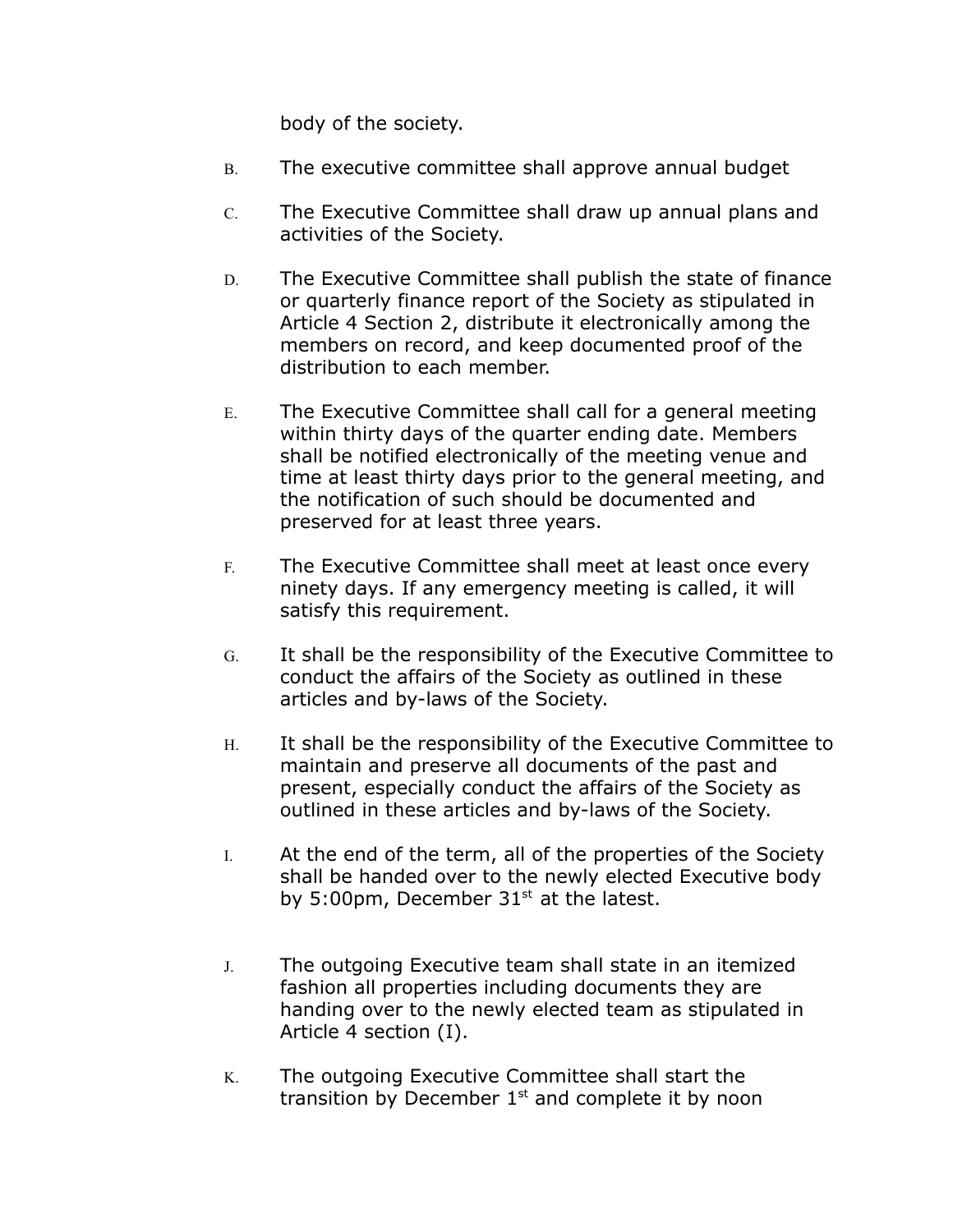December 31<sup>st</sup>.

- Section 3 Rights, Standings, and Importance of Each of the Executive Members:
	- A. Each and every member of the Executive shall understand that they work as a team and none is more powerful than the other since each member carries only one vote.
	- B. Each member understands that they all have equal rights and time wise equal voice in the Executive Committee; the only difference is the duties and the responsibilities among the different executive committee members.
- Section 4 Duties and Responsibilities of the Officials:

The duties of the officers of the Society as outlined in Article (4), Section 3 cannot be curtailed or taken away unilaterally unless as specifically prescribed here by the Articles of the Society or by a simple majority of the Executive Committee members provided the decision is validated by a documented simple majority of the regular members on record.

(A)The president shall be the chief executive officer of the Society. The president shall chair meetings and primarily be responsible for networking with the outside entities that will enhance the stature of the Society. The President shall prepare a half-yearly report of his activities and inform the regular members electronically.

(B)The Vice president shall assist the president in all activities and shall carry out the President's functions in the absence of the President or when authorized by the President.

(C)The General Secretary shall be responsible for all administrative matters including keeping minutes of the meeting & coordination in the execution of decisions made by the executive committee. The General Secretary shall also prepare & present an annual report at the annual general meeting. The General Secretary shall be the keeper of all records.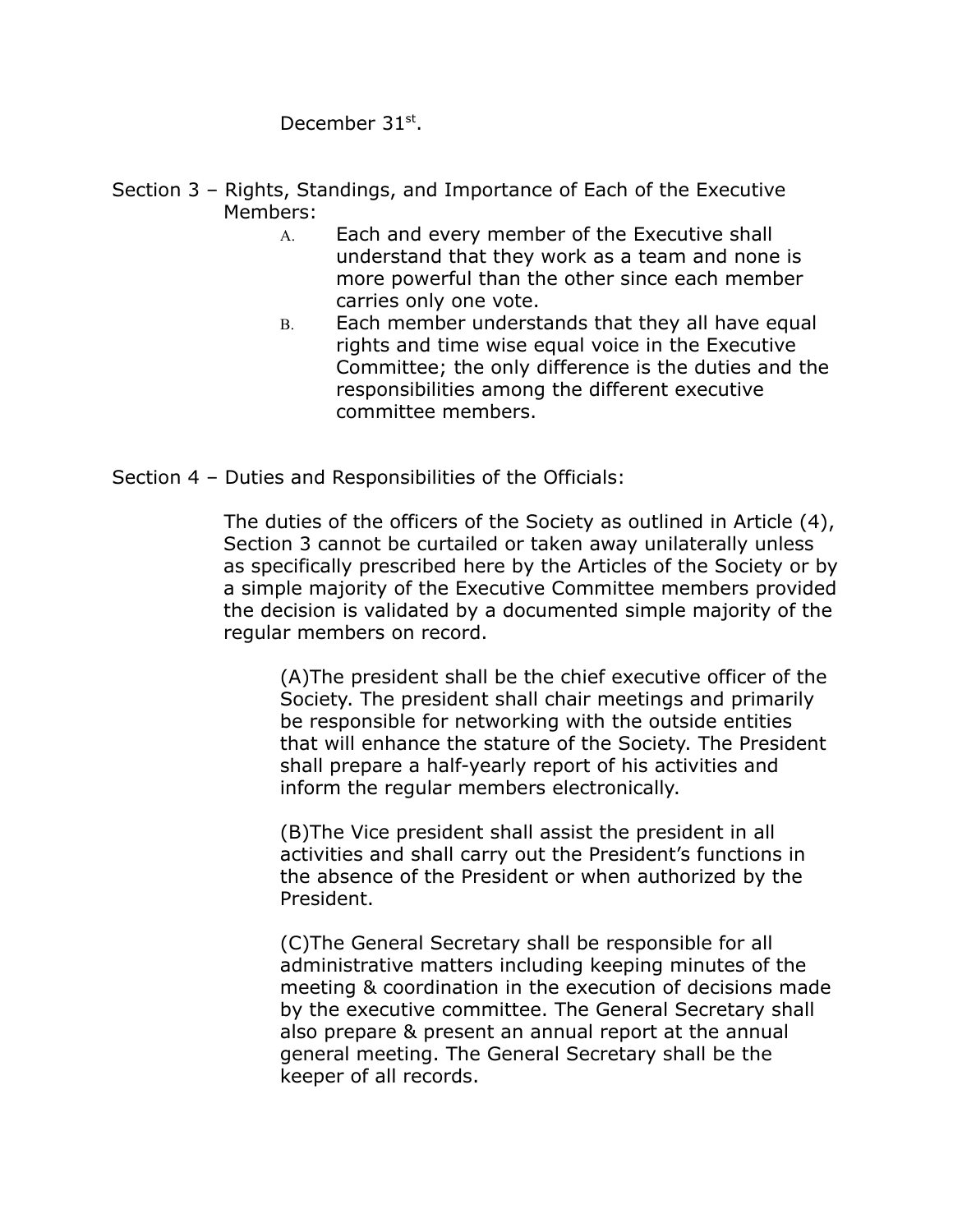(D)The Cultural Secretary shall be primarily responsible for the coordination of the cultural events of the Society with the help of the other executive committee members and be responsible for planning and promoting the cultural exchange at large. Budgeting for the event shall be the responsibility of the Cultural Secretary, and the Executive Committee as whole shall be the approving body. Once the decision is made to organize an event, an appropriate budget shall be approved and funds committed for the successful completion of the event.

(E) The Finance secretary shall be responsible for all financial matters such as collecting membership fees, if any, or donation or any other revenues and keep records of existing members updated. Be responsible to make quarterly and year end financial statements.

(F)The Organizing Secretary shall be responsible for making membership drive, provide logistical support for all events, and introduce the Society to outside entities. In addition to that, the Organizing Secretary may also act as a Public Relations Officer of the Society as well as the designated officer for media relations.

(G)The Social Welfare Secretary shall be responsible for any social activities that will enhance the quality of life of the membership in particular and the community in general. Examples of the social activities could be but not limited to free clinic programs, Bangla School, Seminars, Picnics, and camping. If for an event any confusion arises as to who will lead the event – Cultural Secretary or the Social Welfare Secretary – the Executive Committee will decide in those circumstances where the distinction could be blurry and not very well defined.

(H) Like any other member of the Executive Committee, the Executive Member also carries one powerful vote and, if desired, can have his voice heard for the equal amount of time as any other Executive Member, including the President's, during the Executive Committee meeting. Except for the position of the President, The Executive Member will automatically fill in the position left vacant by an early departure of an Executive member from the Executive Committee. Any of the Secretaries, including the Vice President, shall relegate his or her responsibility to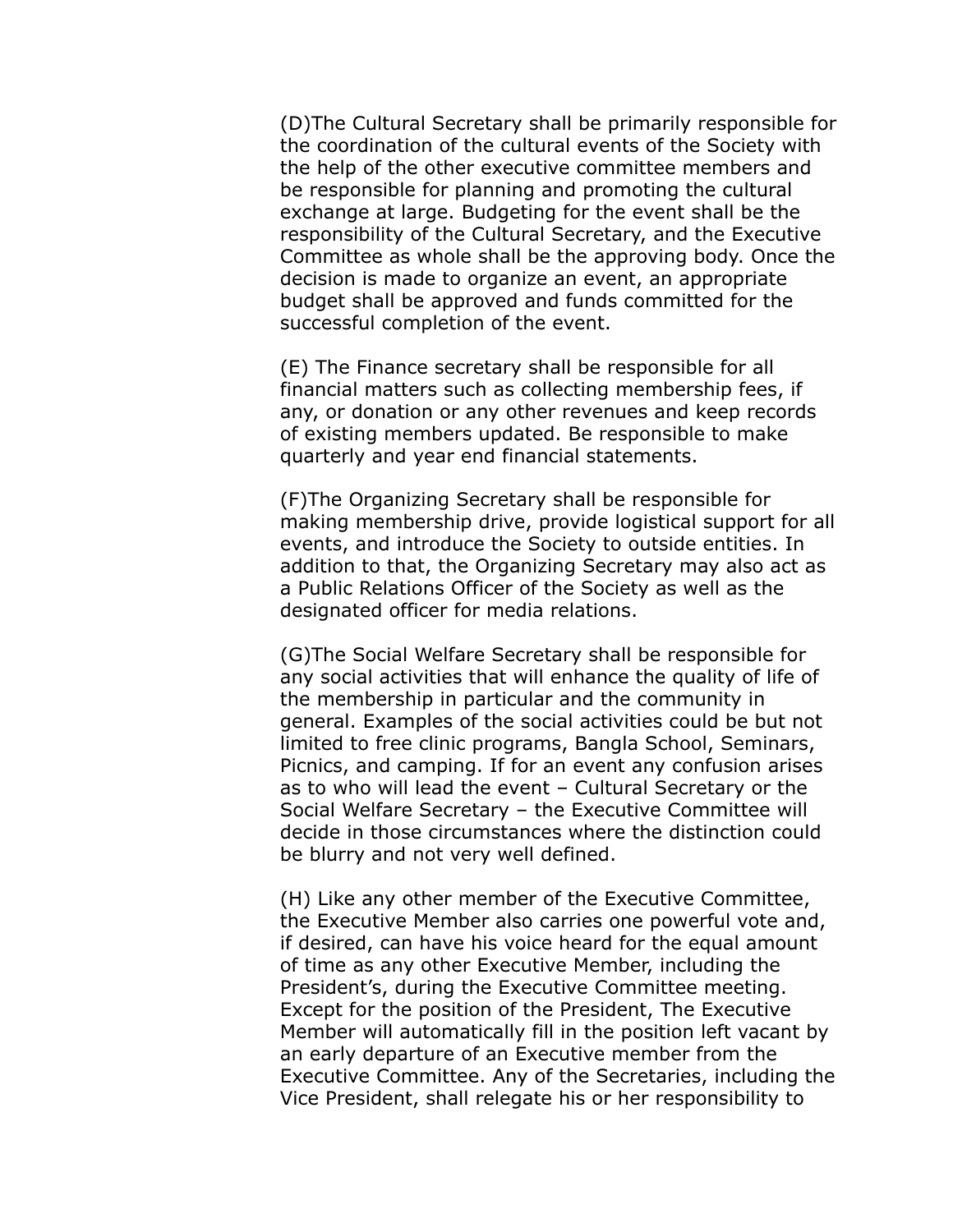the Executive Member if unable to perform duties for a short term, which is not to be more than ninety days. This situation may arise if any Secretary or the Vice President has to take leave of absence due to vacation or other personal emergency matters. The Executive Member will assume all duties and responsibilities of the assumed position.

Section 5 – TERM:

Each member of the Executive committee shall be elected by the regular members by the general body of the regular members for a term of two fiscal years.

Section 6 – TERM LIMITS:

An elected official can be re-elected for the same position for one more term only. After the official serves for the second term, he or she, however, can serve in different positions in the executive committee but not in the position he or she already served twice. This Term Limit restriction as described in this Section can be overridden as prescribed by Section 7(G) of Article 6.

### **Articles (5)**

### **ELECTION COMMISSION (EC)**

- Section 1 : Members: The Election Commission will comprise of three members.
- Section 2 : Formed When: The Election commission shall be formed by the last Sunday of October of the election year.
- Section 3: By Whom: The three member Election Commission shall be formed during a general meeting of the regular members. The members present at the general meeting shall elect the each member of the election commission by a simple majority vote.
- Section 4: Nomination: Whoever wishes to serve as an Election Commissioner shall self nominate.

Section 5: Disqualifications: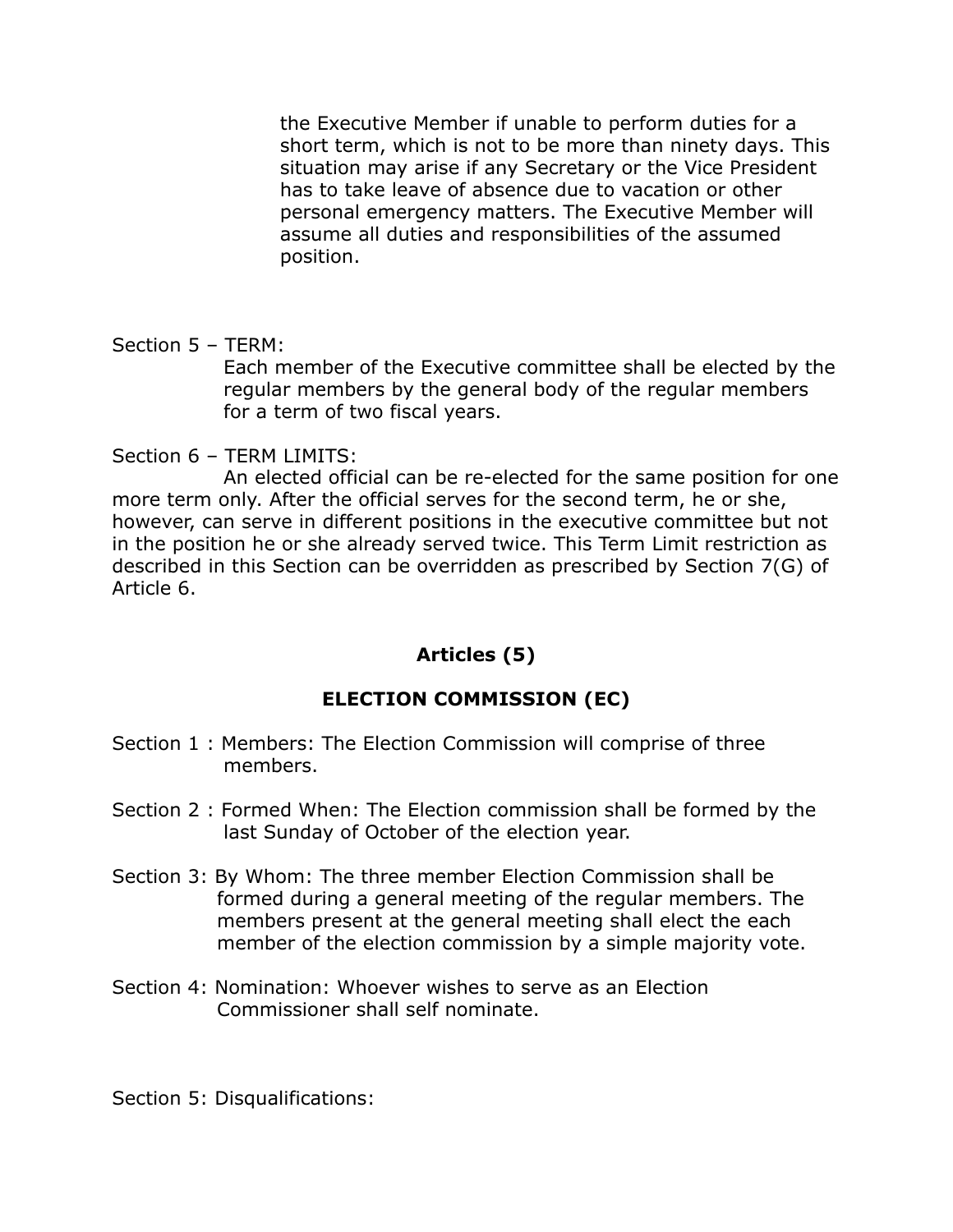- A. Anyone who currently is or was a member of the Executive Committee in the last twelve months is disqualified to be an Election Commissioner.
- B. Anyone under eighteen is disqualified to be an Election Commissioner.
- C. Anyone who hides the fact of being an officer of another non-profit organization(s) is grounds for disqualification or an automatic disqualification, if elected.
- Section 6: Stand-By Election Commissioner: A fourth stand-by Election Commissioner will also be elected as outlined in Section 2, Section 3, and Section 4 of Article 5.
- Section 7: Ranking: There shall be no senior or junior ranking of the election commissioners. Each shall be equal in ranking to any of the other commissioners.

### Section 8: Inability to Perform Duty:

- A. If for any reason, an Election Commissioner resigns or is unable to perform his/her duties for his/her own personal reasons, that position shall be filled by the stand-by Election Commissioner who was elected by the prescribed method as outlined in Section 6 of Article 5.
- B. In the event more than one is unable to perform duties, the other Election Commissioners shall be appointed by the Advisory Committee.

#### Section 9 – Tenure:

- A. Once elected at the general meeting, the Election Commissioners' tenure starts immediately and ends with the formal handover of all bank accounts, and internet related accounts to the newly elected Executive Committee.
- B. No Election Commissioner can be removed from the election commission unless a resolution is passed by at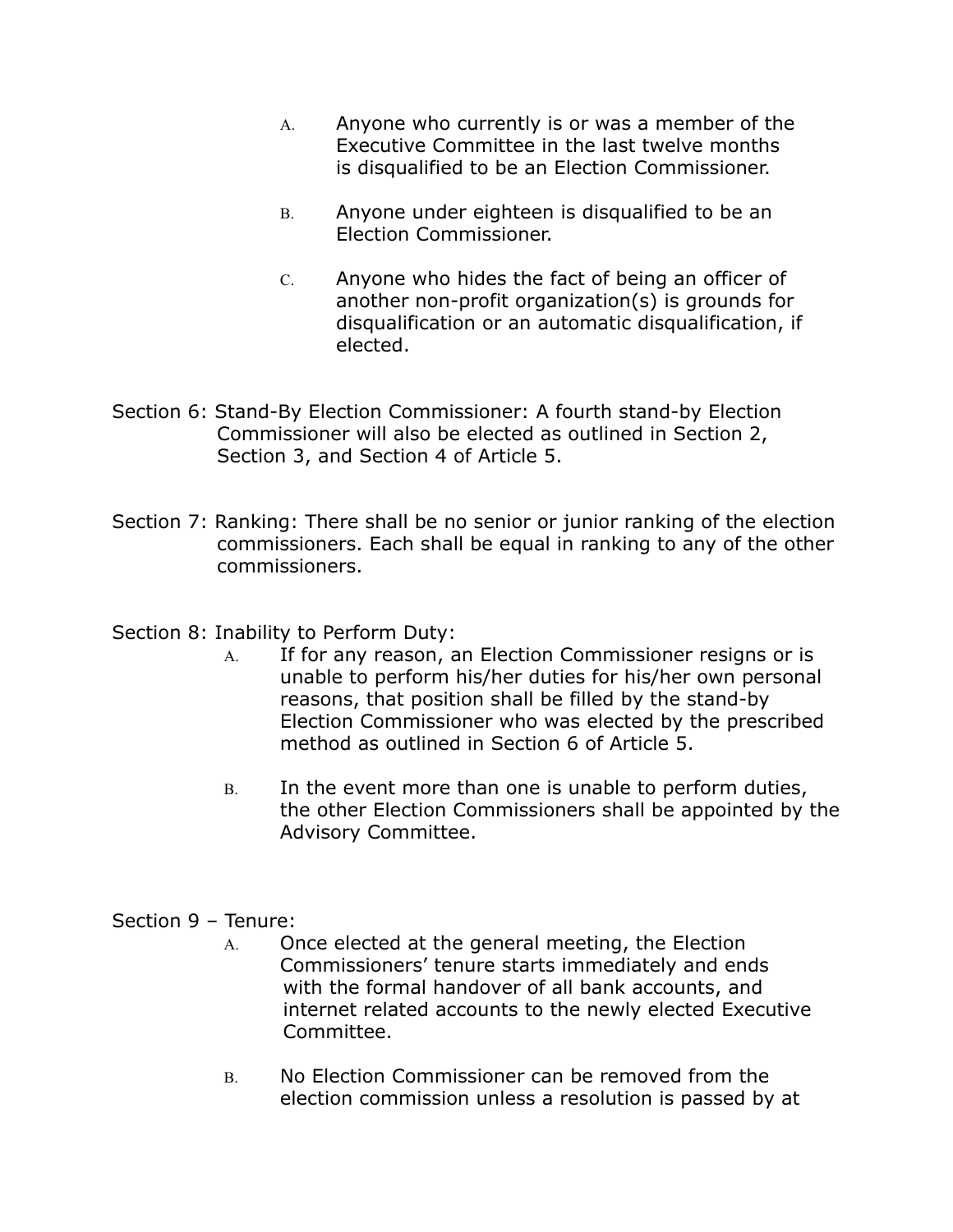least sixty seven percent of the regular members of the Society who are in good standing.

- C. During tenure, the Election Commission works as a completely independent entity.
- D. The election should be held by the first Sunday of December or earlier.

### **Articles (6)**

### **ELECTION**:

- Section 1: The Election Commission as formed under the Article 7 of this Society shall be in charge of conducting the Executive Committee Election.
- Section 2: Frequency: Election for each of the elective positions shall be held every two years.
- Section 3: When: Election shall be held by the last Sunday of November at the latest.
- Section 4: Where: The Election Commission shall decide the venue where to hold the election.
- Section 5: The Election Commission solely shall decide how the election is to be conducted in a democratic way.
- Section 6: Dissemination of Information:
	- A. The Election Commission is prohibited from disseminating any election related information or procedure to one or more candidates unless it is relayed to all candidates at the same time.
	- B. The Election Commission is prohibited from answering any election related question(s) verbally unless each and every candidate for the office of the Executive Committee is present there.
	- C. In the event when all candidates cannot be brought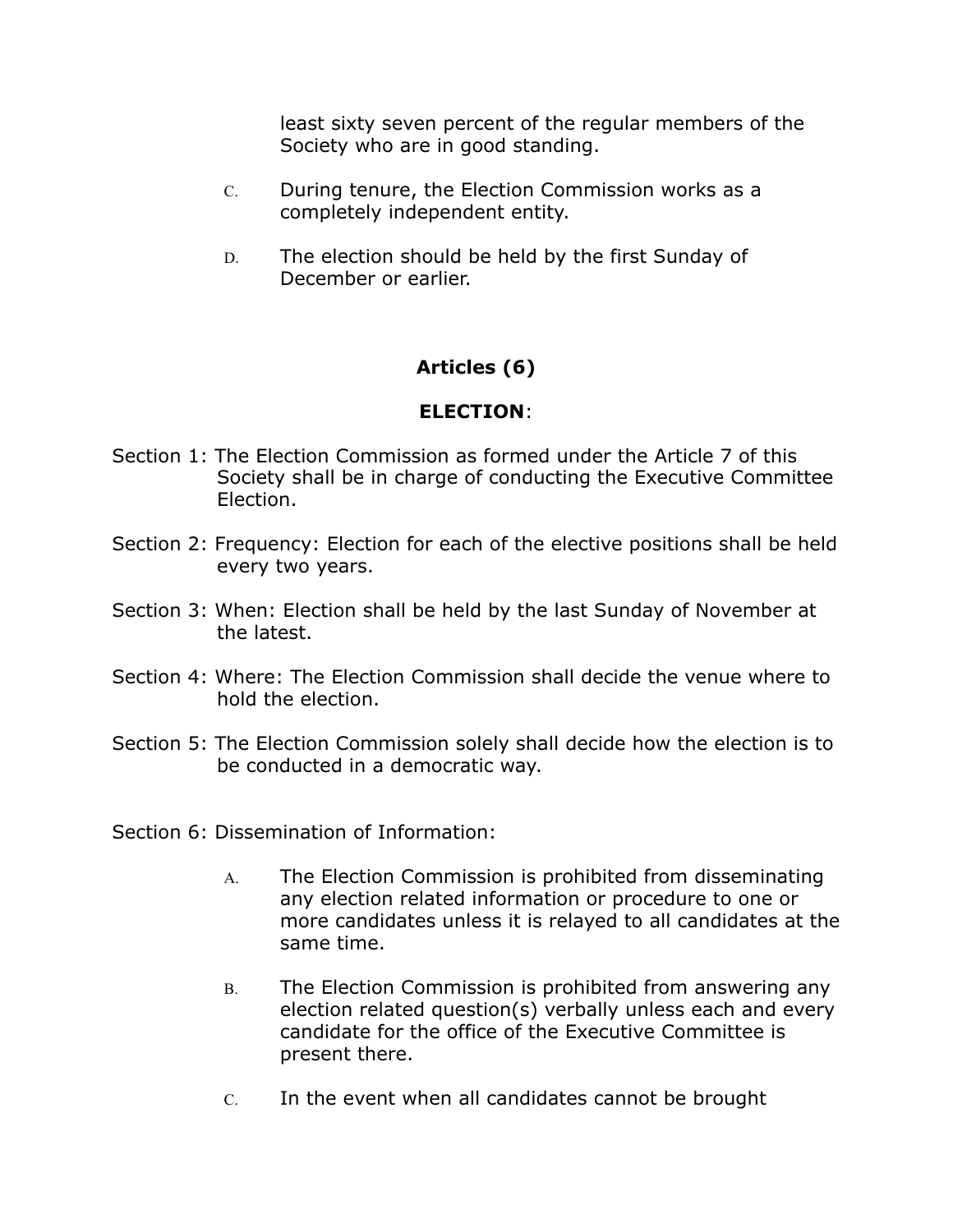together for the dissemination of information, then the information can be given electronically to all.

D. Documented proof of violation of any of the Sections of Article 6 by an Election Commissioner shall result in the automatic dismissal from the Election Commission.

Section 7: Requirements for Candidates for the Executive Committee

- A. Self Declaration: A member must declare him/herself as a candidate for the Executive Committee by filling out a prescribed form and the required fee within the specified time as set by the election commission.
- B. Affirm: The candidate must affirm in no uncertain terms that he/she will not sue the election commission, or any of its members, for any reason whatsoever. The candidate will also pledge that he/she will not authorize any person or entity to sue the election commission on their behalf for any reason whatsoever. The election commission shall provide this provision [Section 7(B)] in the prescribed form where the candidates will affirm said pledges and notarize their statements.

 (C) Except for the very first two years of the existence of this Society, anybody who has been a regular member of the Society for at least one year prior to the election date will be eligible to be a candidate for any position of the Executive Committee.

 (D) Affiliation: A regular member of the Society will not be eligible to run for any elected position while a member of the executive committee of another non-profit organization which serves primarily the Bangladeshi community in the Dallas Fort Worth Metro area due to possible conflict of interest. If however, the executive committee member resigned from the other organization at least one year prior to the election of this society, then he/she will be eligible. This one-year period may be reduced by a simple majority vote of the regular members or a simple majority vote of the Executive Committee members.

 (E) Both spouses of a family cannot run for any position at the same time; only one may participate as a candidate.

(F) A regular member whose spouse is an official of another